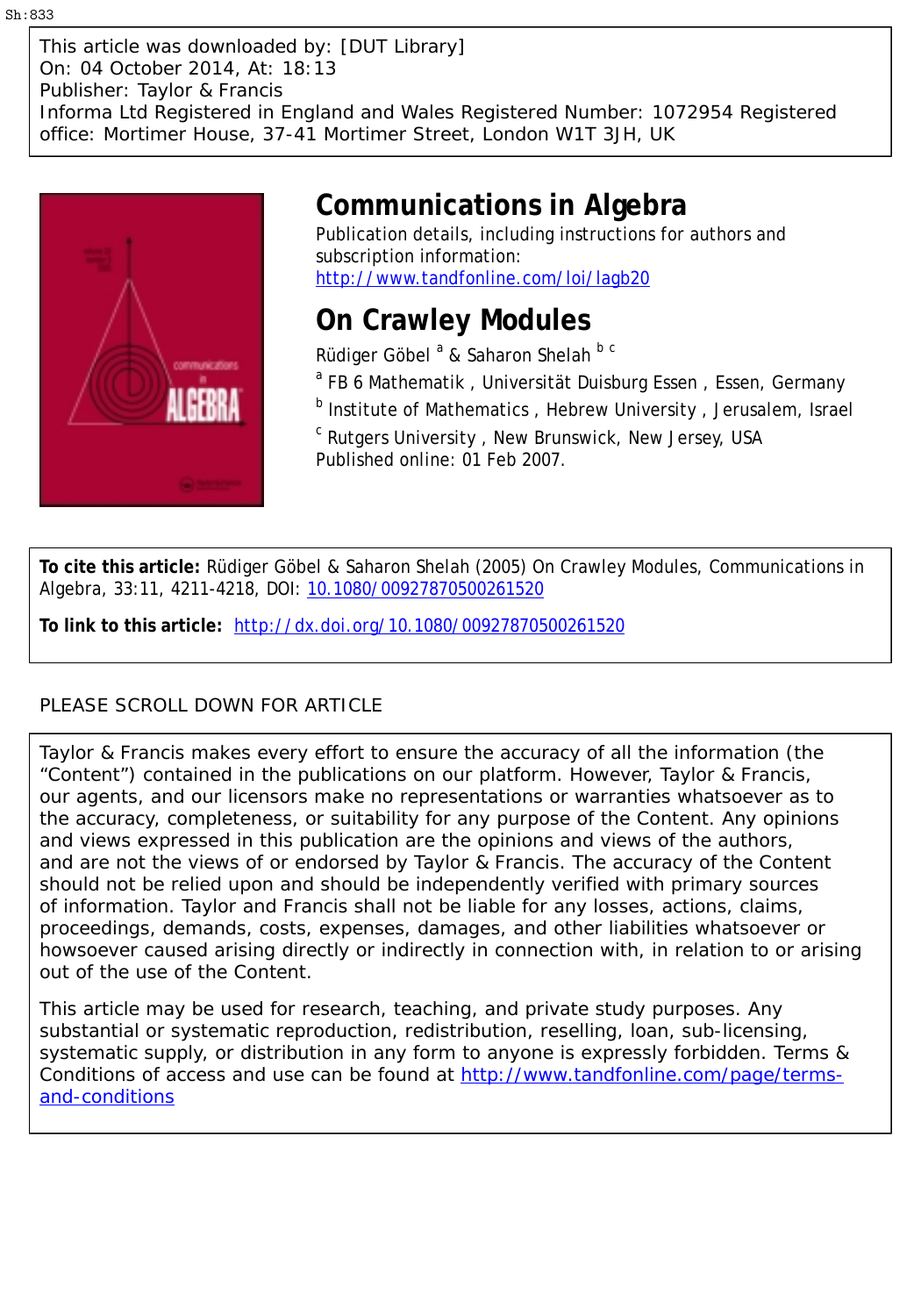*Communications in Algebra*®, 33: 4211–4218, 2005 Copyright © Taylor & Francis, Inc. ISSN: 0092-7872 print/1532-4125 online DOI: 10.1080/00927870500261520



# ON CRAWLEY MODULES

**Rüdiger Göbel**

*FB 6 Mathematik, Universität Duisburg Essen, Essen, Germany*

# **Saharon Shelah**

*Institute of Mathematics, Hebrew University, Jerusalem, Israel and Rutgers University, New Brunswick, New Jersey, USA*

*This continues recent work in an article by Corner et al. (2004). A particular question was left open: Is it possible to carry over the results concerning the undecidability of torsion-free Crawley groups to modules over the ring of p-adic integers? We will confirm this and also strengthen one of the results in Corner et al. (2004) by replacing the hypothesis of*  $\diamond$  *by CH. For details see the introduction.* 

*Key Words:* Criteria for freeness; Torsion-free modules over the p-adic integers; Undecidability.

*Mathematics Subject Classification:* 20K40; 03E50; 13C10.

# 1. INTRODUCTION

This note is an extension of the recent work in Corner et al. (2004). Let R be a principal ideal domain with quotient field  $Q$ . In this article, we will consider torsion-free R-modules. Crawley  $p$ -groups were investigated intensively in the last two decades of the last century. Megibben (1983) showed that, parallel to Whitehead groups, the existence of 'proper' Crawley groups (those which are not direct sums of cyclics) is undecidable (see also Shelah, 1974). Further fundamental results for Crawley p-groups were derived in two adjoint articles by Mekler and Shelah (1986a,b). Parallel to the case of Abelian Crawley p-groups we can define Crawley modules in the torsion-free case as outlined in Corner et al. (2004).

**Definition 1.1.** An R-module G is a Crawley module if for any pair  $M$ , N of pure and dense submodules of corank 1 there is an automorphism  $\Theta \in \text{Aut}_R G$  with  $M\Theta = N$ .

The hypothesis on M is equivalent to say that  $G/M \cong Q$ .

Received July 26, 2004; Revised October 29, 2004. Communicated by K. Rangaswamy.

Address correspondence to Rüdiger Göbel, FB 6, Mathematik, Universität Duisburg Essen, D 45117 Essen, Germany; Fax: +49-201-1833219; E-mail: r.goebel@uni-essen.de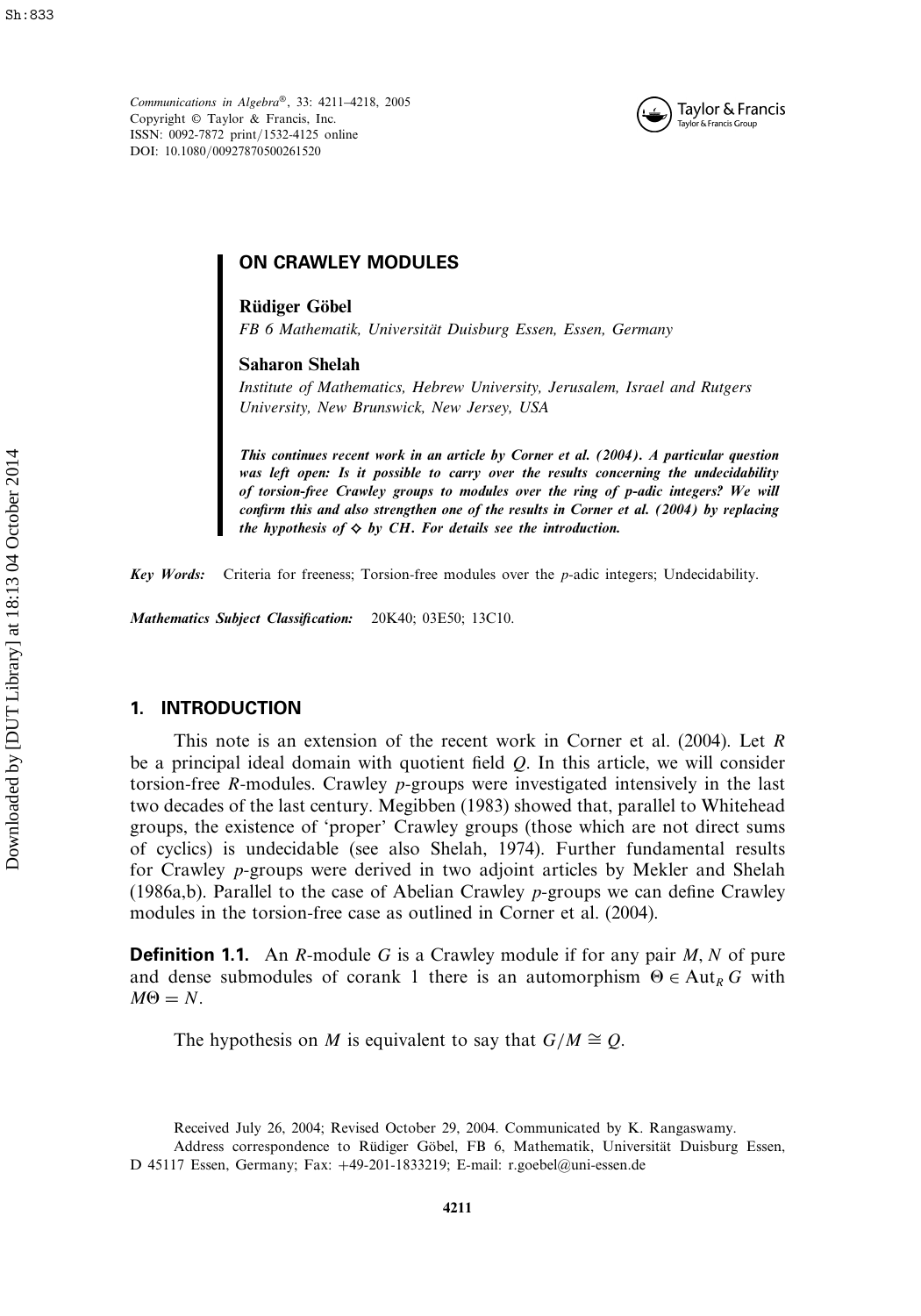## **4212 GÖBEL AND SHELAH**

An old theorem of Jeno Erdös (see the early edition of Corner et al., 2004; Fuchs, 1958) can be reformulated to give a first result on torsion-free Crawley modules.

# Theorem 1.2. *Free* R*-modules are Crawley modules.*

Moreover, the problem whether  $\aleph_1$ -free Crawley groups  $(R = \mathbb{Z})$  are free is undecidable. This follows from the main results of Corner et al. (2004):

**Theorem 1.3.** Let R be a principal ideal domain and  $\kappa$  a regular cardinal  $> |R|$ .

- (i) (Assume  $\Diamond_k(E)$  for all stationary sets  $E \subseteq \kappa$ .) *Any*  $\kappa$ -free *R*-Crawley module of *cardinality κ is free.*
- (ii) (Assume  $ZFC + MA$ .) If  $|R| < 2^{\aleph_0}$ , then any  $\aleph_1$ -separable,  $\aleph_1$ -coseparable R-module of rank  $\aleph_1$  is a Crawley module. Thus there are non-free Crawley R*modules of rank*  $\aleph_1$  *if* R *is not a field and*  $\aleph_1 < 2^{\aleph_0}$ *.*

We just note that any strongly  $\aleph_1$ -free R-module of cardinality  $\aleph_1$  satisfies the hypothesis in Theorem 1.3(ii), thus is a Crawley module. The existence of non-free but strongly  $\aleph_1$ -free R-modules of cardinality  $\aleph_1$  under (ZFC + MA +  $\aleph_1$  <  $2^{\aleph_0}$ ) is well-known, see Eklof and Mekler (1990) or directly Shelah (1974). We want to replace  $\Diamond_{k}(E)$  for  $\kappa = \aleph_1$  in Theorem 1.3 by  $2^{\aleph_0} < 2^{\aleph_1}$  and add  $|R| \leq 2^{\aleph_0}$  in (i) and in (ii), respectively; see the results in the appropriate sections. The idea of the proof of the second assertion may also be useful for other applications. In particular, we will derive the following new

**Corollary 1.4.** *Let*  $R = J_p$  *be the ring of p-adic integers.* 

- (i) If  $2^{\aleph_0} < 2^{\aleph_1}$ , then any reduced, torsion-free Crawley R-module of rank at most  $\aleph_1$  is *free.*
- (ii)  $(ZFC + MA + \aleph_1 < 2^{\aleph_0})$  *There are non-free, torsion-free, reduced Crawley R*-modules of rank  $\aleph_1$ .

# 2. THE CONSTRUCTION USING THE WEAK DIAMOND

The notion of the weak diamond principle ( $\Phi$ ) which is equivalent to  $2^{\aleph_0} < 2^{\aleph_1}$ (a weak form of the special continuum hypothesis) comes from Devlin and Shelah (1978); it is stated in Eklof and Mekler (1990, pp. 147–152).

 $\Phi_i(S)$ : Let S be a stationary subset of an uncountable, regular cardinal  $\lambda$ (*thus* cf  $\lambda = \lambda$ ) and let  $D = \{f \in {}^{\alpha}2 : \alpha < \lambda\}$  (*where*  $2 = \{0, 1\}$ *). Then* S has the weak *diamond property*  $\Phi_i(S)$  *if the following holds.* 

*For any* (*coloring*) *function*  $c: D \longrightarrow 2 = \{0, 1\}$ , *there is a weak diamond function*  $\eta \in {}^{\lambda}2$  (*for* c) *such that for all*  $f : \lambda \longrightarrow 2$  *the set*  $\{\delta \in S : (f \upharpoonright \delta)c = \delta\eta\}$  *is stationary in .*

Here we will use a stronger version, which is still equivalent to the weak diamond property.

Lemma 2.1. *Let* S *be a stationary subset of an uncountable, regular cardinal . Then* S has the weak diamond property  $\Phi_i(S)$  if and only if the following holds for the *cardinal*  $\mu =: 2^{<\lambda}$  *and the set*  $D = \{f \in \alpha \mu : \alpha < \lambda\}.$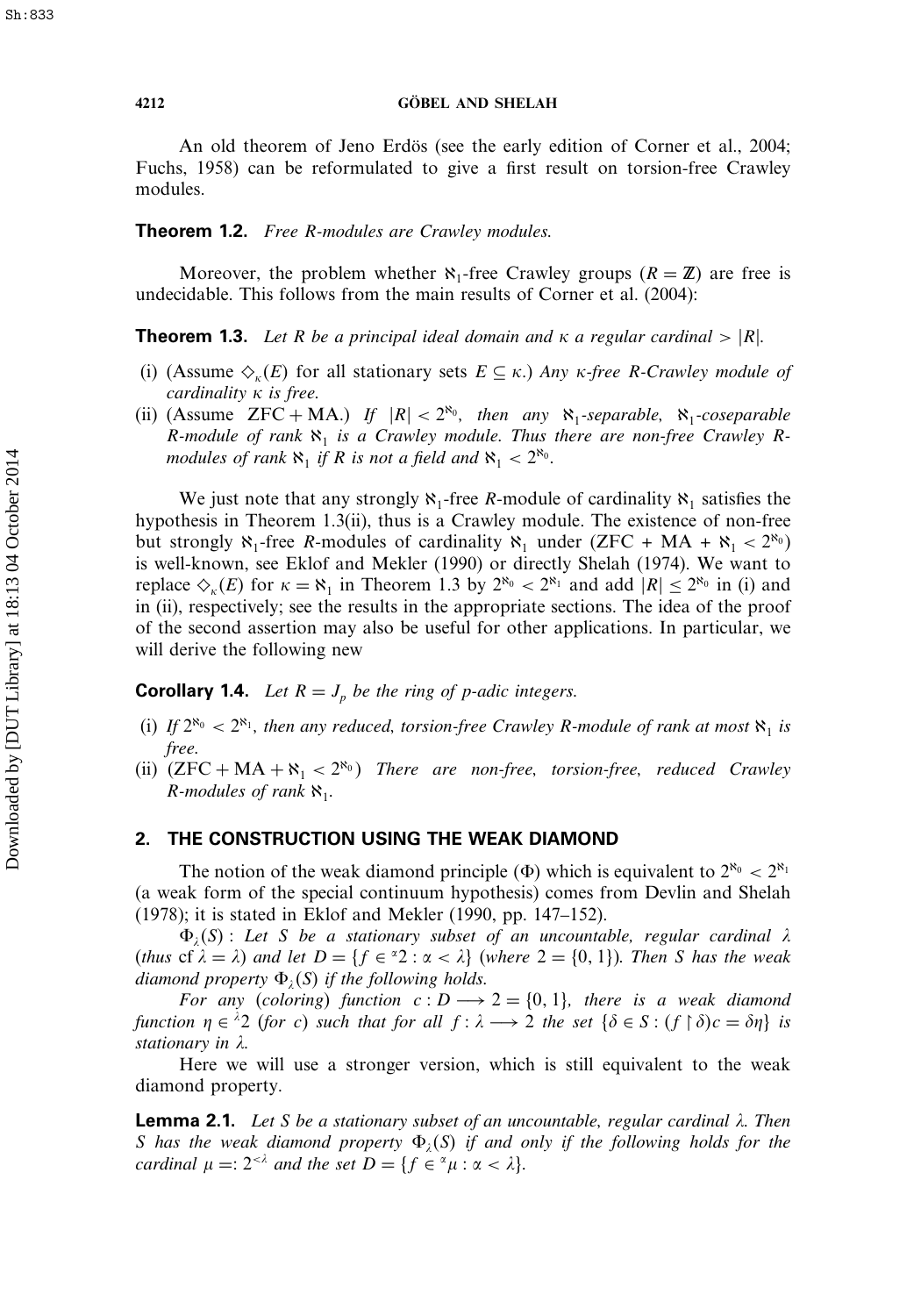*If*  $c: D \longrightarrow 2$  *is a coloring of* D, then for every function  $f: \lambda \longrightarrow \mu$ , there is a *weak diamond sequence*  $\eta \in {}^{\lambda}2$  (depending on c) such that  $\{\delta \in S : (f \upharpoonright \delta)c = \delta\eta\}$  is *stationary in .*

Proof. This is a special case of Shelah (1997, Appendix, Theorem 1.10, see Section 3).  $\Box$ 

We have a particular case for  $\lambda = \aleph_1$ .

If S is a stationary subset of  $\aleph_1$ ,  $\mu =: 2^{\aleph_0} < 2^{\aleph_1}$  and  $c: \{f \in \alpha \mu : \alpha < \omega_1\} \to 2$ , then there is  $\eta : \omega_1 \longrightarrow 2$  such that for all  $f : \omega_1 \longrightarrow \mu$  the set  $\{\delta \in S : (f \upharpoonright \delta)c =$  $\delta \eta$ }  $\subseteq \omega_1$  is stationary.

We derive from  $\Phi_{\lambda}(S)$  a lemma which can be applied immediately for Crawley modules.

Lemma 2.2. *Let* S *be a stationary subset of a regular, uncountable cardinal such that*  $\Phi_i(S)$  *holds. Suppose that* A *is a set of cardinality*  $|A| = 2^{*\lambda}*$  *and for any*  $\eta \in \lambda^2$ *there are a cub*  $C_n$  *of*  $\lambda$  *and a function*  $\Theta_n : \lambda \longrightarrow A$ *, then we can find*  $\alpha \in \lambda$  *and*  $\eta_0$ *,*  $\eta_1 \in {}^{\lambda}2$   $(i = 0, 1)$  such that the following holds.

(i)  $\eta_0 \upharpoonright \alpha = \eta_1 \upharpoonright \alpha;$ (ii)  $\alpha \eta_0 = 0$  and  $\alpha \eta_1 = 1$ ; (iii)  $\Theta_{\eta_0} \upharpoonright \alpha = \Theta_{\eta_1} \upharpoonright \alpha;$ (iv)  $\alpha \in C_{\eta_0}$ .

**Proof.** Let  $\mu = 2 < \lambda$  and choose a one to one (coding) function  $g : A \times \{0, 1\} \longrightarrow \mu$ . This is used to define for each  $\eta \in {}^{\lambda}2$  a function  $f_{\eta} : \lambda \longrightarrow \mu$  by

$$
(i\Theta_{\eta}, i\eta)g = if_{\eta} \quad \text{for every } i \in \lambda.
$$

In order to apply  $\Phi_{\lambda}(S)$  we also define a coloring  $c: D \longrightarrow 2$ , where  $D = \{f : \alpha \longrightarrow \mu, \alpha \in \lambda\}.$  If  $f : \alpha \longrightarrow \mu$  is in D, then define

$$
fc = \begin{cases} 1 & \text{if there is } \eta \in {}^{\lambda}2 \text{ such that } f_{\eta} \upharpoonright \alpha = f, \, \alpha \in C_{\eta} \text{ and } \alpha \eta = 0 \\ 0 & \text{otherwise.} \end{cases} \tag{2.1}
$$

If  $\eta$  is as in the first line of (2.1) we call  $\eta$  *a witness for* f. Now let  $\eta \in {}^{\lambda}2$  be a weak diamond function for c given by  $\Phi_{\lambda}(S)$ . Hence  $S_1 = {\delta \in S : (f_n \upharpoonright \delta)c = \delta \eta}$  is a stationary subset of  $\lambda$  and since  $C_n$  is a cub, also  $S_2 = S_1 \cap C_n$  is stationary in  $\lambda$ . Hence clearly  $S_2 \neq \emptyset$  and there is some  $\delta \in S_2$ .

We first claim that

if 
$$
\delta \in S_2
$$
 and  $\eta$  is a weak diamond function, then  $\delta \eta = 1$ . (2.2)

From  $\delta \in S_2$  follows  $(f_n \upharpoonright \delta)c = \delta \eta$  and  $\delta \in C_n$ , moreover  $f_n$  extends  $f_n \upharpoonright \delta$ . If also  $\delta \eta = 0$ , then  $(f_{\eta} \upharpoonright \delta)c = 0$  by the last observation but also  $(f_{\eta} \upharpoonright \delta)c = 1$  by (2.1), which is a contradiction and necessarily  $\delta \eta = 1$ .

We now choose  $\eta_1 = \eta$  for such a  $\delta$  and by the last claim follows  $\delta \eta = 1$ . Now the first line of (2.1) gives us a witness  $\eta_0$  for  $f_{\eta_1} \restriction \delta$ . By the first line of (2.1) follows  $\delta \eta_0 = 0$  and  $\delta \in C_{\eta_0}$ . Hence (ii) and (iv) are shown.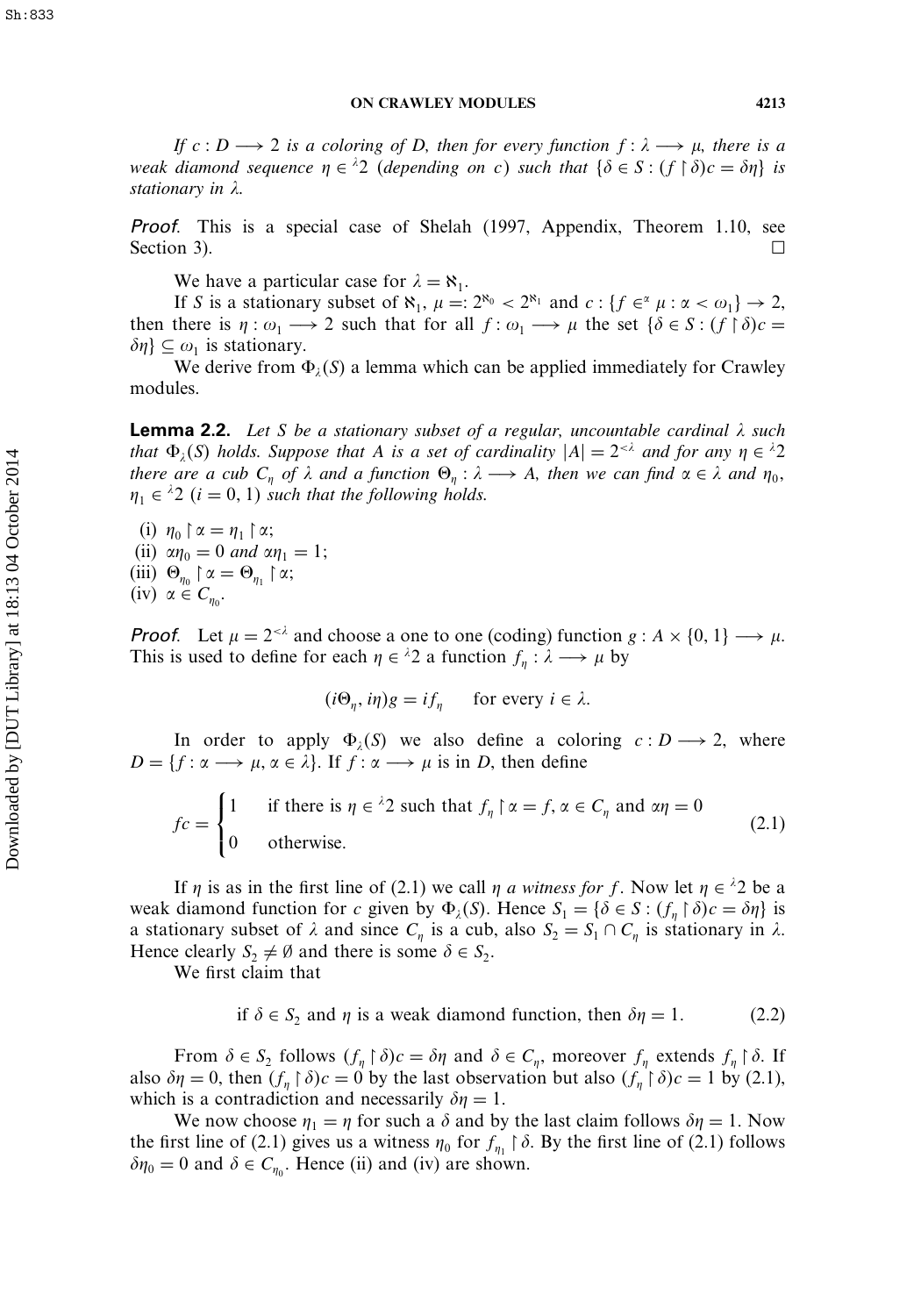Then  $f_{\eta_0} \restriction \delta = f_{\eta_1} \restriction \delta$ , hence  $(i\Theta_{\eta_0}, i\eta_0)g = (i\Theta_{\eta_1}, i\eta_1)g$  for all  $i < \delta$ . We apply  $g^{-1}$  to get  $\Theta_{\eta_0} \upharpoonright \delta = \Theta_{\eta_1} \upharpoonright \delta$  and  $\eta_0 \upharpoonright \delta = \eta_1 \upharpoonright \delta$ . Thus (i) and (iii) follow as well.  $\Box$  $\Box$ 

We now return to Crawley modules. If  $\kappa$  is a regular cardinal, then any  $\kappa$ -free R-module of rank  $\kappa$  has a well defined  $\Gamma$ -invariant which is an equivalence class of a subset E of  $\kappa$  (i.e.,  $E = E' \Longleftrightarrow E \cap C = E' \cap C$  for some cub C in  $\kappa$ ), see Eklof and Mekler (1990, p. 86).

Here we want to show the following

**Theorem 2.3.** Let R be a principal ideal domain and let G be an  $\aleph_1$ -free R-module of *rank*  $\aleph_1$  *with*  $\Gamma$ *-invariant*  $\Gamma(E)$  *coming from a stationary set*  $E \subseteq \aleph_1$ *. If the weak diamond holds for* E, then G is not a Crawley module. Thus, assuming  $2^{s_0} < 2^{s_1}$ , an  $\aleph_1$ -free R-module of rank  $\aleph_1$  *is Crawley if and only if it is free.* 

**Proof.** Let  $G = \bigcup_{\alpha \in \mathbb{N}_1} G_{\alpha}$  be an  $\aleph_1$ -filtration of G with  $G_{\alpha}$  pure in G of countable rank for each  $\alpha \in \omega_1$ . Then

$$
E = \{ \alpha \in \omega_1, G/G_\alpha \text{ is not } \aleph_1\text{-free} \}.
$$

If  $E$  is not stationary, then  $G$  is free and the claim follows from Erdös's Theorem 1.2. We may assume for contradiction that  $E$  is stationary and a set of limit ordinals without restrictions. If  $\alpha \in E$ , then  $G_{\alpha+1}/G_{\alpha}$  is countable and not free. By Stein's theorem (see Fuchs, 1970, 1973) we can decompose  $G_{\alpha+1}/G_{\alpha}$  into a direct sum of a free module and a complement different from 0 with trivial dual (having no proper homomorphisms into  $R$ ). We can absorb the free summand into the next  $G_{\alpha+2}$  and thus assume that it is 0. Hence  $G_{\alpha+1}/G_{\alpha} \neq 0$  and  $(G_{\alpha+1}/G_{\alpha})^* = 0$   $(G_{\alpha+1}/G_{\alpha})^*$ is not free of minimal rank  $n_{\alpha} \leq \omega$ ). There is a free R-module  $X' \subseteq G_{\alpha+1}/G_{\alpha}$  such that  $X'_{*} = G_{\alpha+1}/G_{\alpha}$ . Its preimage  $X \subseteq G_{\alpha+1}$  is of the form

$$
X = \bigoplus_{m < n_{\alpha}} Rx_{\alpha m} \subseteq G_{\alpha+1} \quad \text{with } G_{\alpha+1} = (G_{\alpha} \oplus X)_{*} \quad \text{and} \quad (G_{\alpha+1}/G_{\alpha})^{*} = (X'_{*})^{*} = 0. \tag{2.3}
$$

We choose one of these pure and dense maximal submodules  $M \subseteq G$  of corank 1 and create a large family of its relatives.

By the definition of M, we can find  $z \in G\backslash M$  such that  $G = \langle M, Rz \rangle_*$ . Moreover (changing the filtration) we may assume that  $z \in G_0$ . By induction on  $\alpha \in \omega_1$ , we determine for each  $\eta \in \alpha_2$  an epimorphism

$$
\varphi_{\eta}: G_{\alpha} \longrightarrow Q.
$$

If  $\alpha = 0$ , then  $\eta = \langle \rangle$  is the empty map, we send z to  $1 \in Q$ . We also assume that  $G_0$  has infinite rank and map infinitely many free generators of  $G_0$  onto  $\mathbb{Q}$ . By injectivity, this map extends further to an epimorphism  $\varphi_0: G_0 \longrightarrow Q$ . If  $v \leq \eta$ is an initial segment, then we want  $\varphi_{\nu} \subseteq \varphi_n$ . Suppose that  $\varphi_n$  is constructed for all  ∈ 2. We distinguish three cases. If is a limit ordinal, and  ∈ 2, then let  <sup>=</sup>  $\beta_{\leq \alpha} \varphi_{\eta \restriction \beta}$ . If  $\beta \in \omega_1 \setminus E$  and  $\alpha = \beta + 1$ , then we assume that  $\eta$  takes only one value at  $\alpha$ , say  $\alpha \eta = 0$ . Now any  $\eta \in {}^{\beta}2$  has a unique extension  $v = \eta^{\wedge} \langle 0 \rangle \in {}^{\alpha}2$ . Since  $G_{\beta}$  is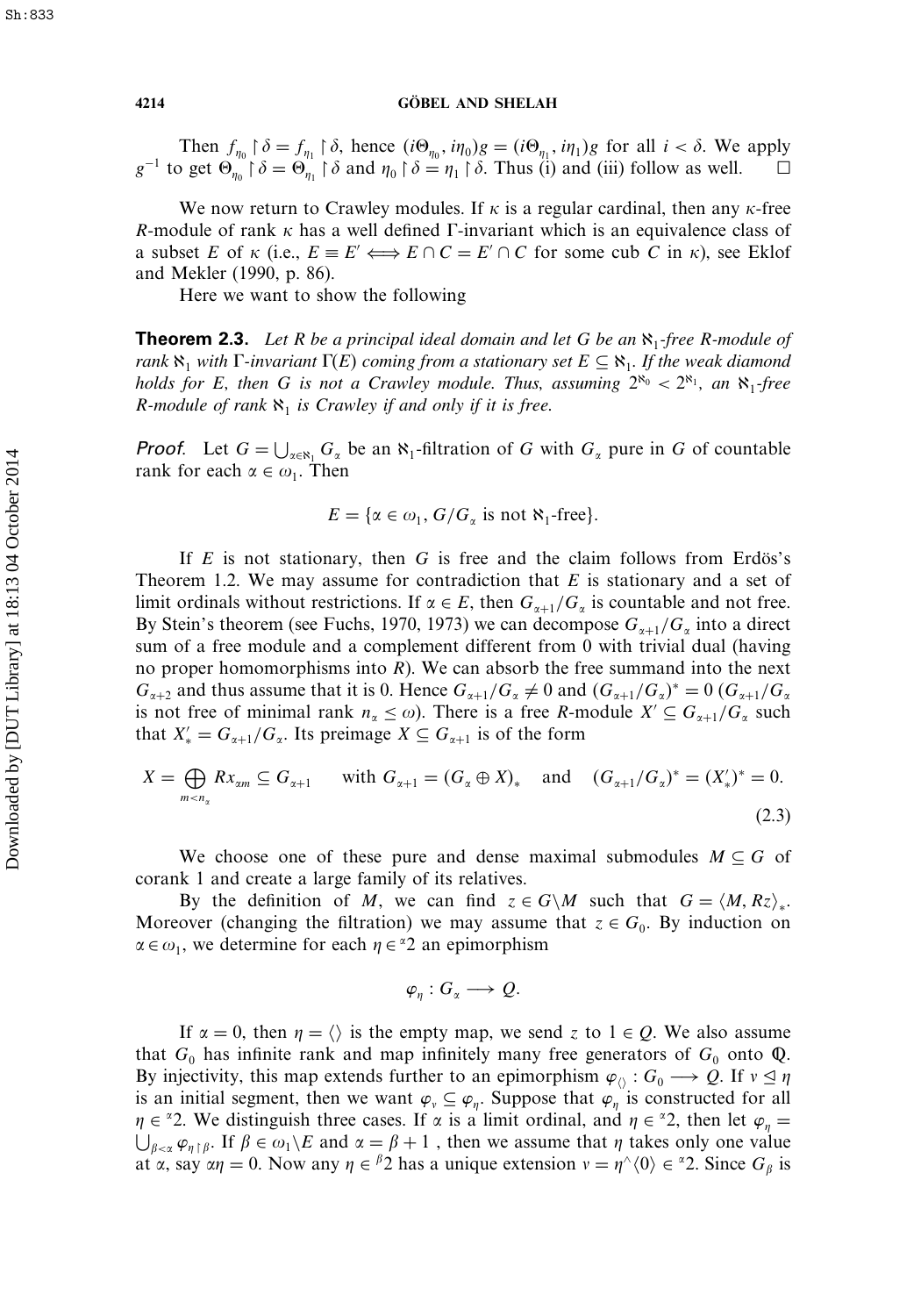a summand of  $G_\alpha$  with free complement, we can extend  $\varphi_\eta$  arbitrarily to  $\varphi_\nu: G_\alpha \longrightarrow$ Q. Finally, we assume that  $\beta \in E$  and select the elements  $x_{\beta m}$  ( $m \le n_{\beta}$ ) by the choice of X in (2.3). If  $\eta \in {}^{\beta}2$  and  $\varphi_{\eta} : G_{\beta} \longrightarrow Q$  is given, then we want to choose  $\varphi_{\eta} \wedge_{(0)}$ and  $\varphi_{n^{\wedge}(1)}$  such that

$$
x_{\beta m} \varphi_{\eta^\wedge \langle 1 \rangle} - x_{\beta m} \varphi_{\eta^\wedge \langle 0 \rangle} = 1 \quad \text{for all } m \le n_\beta. \tag{2.4}
$$

Using (2.3), write  $G_{\alpha} = G_{\beta} \oplus X$  for  $X = \bigoplus_{m \leq n_{\beta}} Rx_{\beta m}$  and we can extend  $\varphi_n$ to both of  $\varphi'_\eta, \varphi''_\eta \in \text{Hom}(G_\beta \oplus X, Q)$  with  $x_{\beta m} \varphi'_\eta = 0$  and  $x_{\beta m} \varphi''_\eta = 1$  for all  $m \le n_\beta$ . These maps can be extended further to  $\varphi_{\eta^{\wedge}(0)}, \varphi_{\eta^{\wedge}(1)} \in \text{Hom}(G_{\alpha}, Q)$  by injectivity. We have  $x_{\beta m} \varphi_{n^{\wedge}(0)} = 0$  and  $x_{\beta m} \varphi_{n^{\wedge}(1)} = 1$  for all  $m \le n_{\beta}$  and in particular (2.4) holds.

This finishes the inductive construction. If  $\eta \in {}^{\omega_1}2$  (with  $\eta \upharpoonright \omega_1 \setminus E$  the zero map), then we obtain the relatives of  $M$ :

$$
\varphi_{\eta} = \bigcup_{\alpha \in \omega_1} \varphi_{\eta \upharpoonright \alpha} \quad \text{and} \quad N_{\eta} = \text{Ker } \varphi_{\eta}.
$$

Hence  $G/Ker \varphi_{\eta} \cong Q$  and  $\{N_{\eta} : \eta \in {}^{\omega_1}2\}$  is a family of pure and dense submodules of corank 1.

We claim that there is  $\eta \in \{0, 1\}$  such that no  $\Theta \in \text{Aut}_R G$  satisfies  $M\Theta = N_\eta$ . From this, the Theorem follows.

Assume for contradiction that for any  $\eta \in \mathbb{S}^1$  there is  $\Theta_{\eta} \in \text{Aut}_R G$  with  $M\Theta_{\eta} = N_{\eta}$ . Now we specify the choice of the cubs  $C_{\eta} \subseteq \lambda$  for Lemma 2.2. By the usual back and forth argument, we may assume that  $G_{\alpha} \Theta_{\eta} = G_{\alpha}$  for all  $\alpha \in C_{\eta}$ . By the weak diamond and Lemma 2.2, there are some  $\eta_0, \eta_1 \in {}^{\omega_1}2$  and  $\alpha \in \omega_1$  such that

(i)  $\alpha$  is the branch point of  $\eta_0$  and  $\eta_1$ ,  $\eta_0 \upharpoonright \alpha = \eta_1 \upharpoonright \alpha = \nu$  but  $\alpha \eta_0 \neq \alpha \eta_1$ , (ii)  $\alpha \eta_0 = 0$  and  $\alpha \eta_1 = 1$ , (iii)  $\Theta_{\eta_0} \upharpoonright G_\alpha = \Theta_{\eta_1} \upharpoonright G_\alpha$ , (iv)  $\alpha \in C_{\eta_0}$ .

If we put  $\Theta = \Theta_{\eta_1} - \Theta_{\eta_0}$ , then  $\Theta \in \text{End } G$  induces  $\theta : G/G_\alpha \longrightarrow G$ . But necessarily  $\alpha \in E$ , hence  $(G_{\alpha+1}/G_{\alpha})^* = 0$  by (2.3). On the other hand, G is  $\aleph_1$ -free and  $(G_{\alpha+1}/G_{\alpha})$ is countable, hence  $G_{\alpha+1}\Theta = 0$ . It follows that

$$
\Theta_{\eta_1} \upharpoonright G_{\alpha+1} = \Theta_{\eta_0} \upharpoonright G_{\alpha+1}.
$$
\n(2.5)

Since  $\alpha \eta_0 = 0$  by (ii), we have  $\eta_0 = v^{\wedge} \langle 0 \rangle$  and  $x_{\alpha 0} \varphi_{v^{\wedge} \langle 0 \rangle} = 0$  by definition of the extension map. But  $\varphi_{v \wedge (0)} \subseteq \varphi_{\eta_0}$  and so  $x_{\alpha 0} \varphi_{\eta_0} = 0$ . We derive  $x_{\alpha 0} \in N_{\eta_0}$ .

By the choice of  $C_{\eta_0}$ , it will follow  $y^*\Theta_{\eta_0} \in G_{\alpha+1}$ . Note that  $\Theta_{\eta_0}^{-1}$  leaves  $G_{\alpha}$  invariant and thus also maps  $G_{\alpha+1}$  into itself because  $G/G_{\alpha+1}$  is  $\aleph_1$ -free but  $(G_{\alpha+1}/G_{\alpha})^* = 0$  by (2.3). (We say that  $G_{\alpha+1}$  is the Chase radical of G over  $G_{\alpha}$ . From  $y^* \Theta_{\eta_0} \in G_{\alpha+1}$  and (2.5) also follows  $x_{\alpha 0} = y^* \Theta_{\eta_0}$ . But now  $x_{\alpha 0} = y^* \Theta_{\eta_1} \in G_{\alpha+1} \cap N_{\eta_1} = \text{Ker } \varphi_{\nu^{\wedge}(1)}, \text{ so } x_{\alpha 0} \varphi_{\nu^{\wedge}(1)} = 0.$  Hence  $x_{\alpha 0} \varphi_{\nu^{\wedge}(0)} - x_{\alpha 0} \varphi_{\nu^{\wedge}(1)} = 0,$ which contradicts (2.4).  $\Box$ 

The proof immediately gives a stronger result.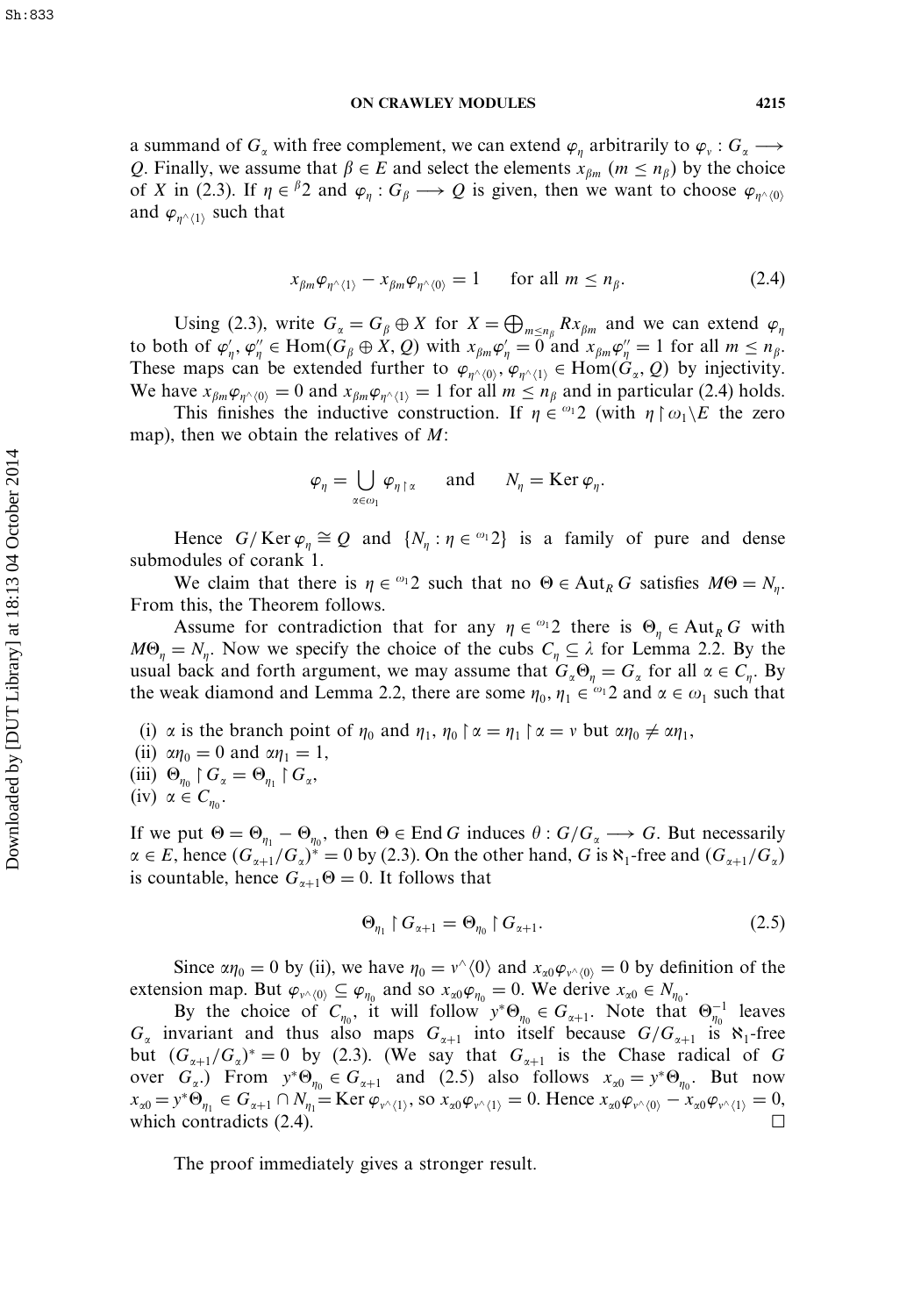### **4216 GÖBEL AND SHELAH**

If  $M \subseteq G$  is a pure and dense submodule of corank 1, we denote by  $[M] =$  $M$  Aut<sub>R</sub> G the orbit of M under the action of the automorphism group.

**Corollary 2.4.**  $(ZFC + 2^{\aleph_0} < 2^{\aleph_1})$ : *If G is a module as in Theorem* 2.3 which is not *free and of cardinality*  $\aleph_1$ *, then* G *has*  $\aleph_1$  *distinct orbits of pure, dense submodules of corank* 1*.*

**Proof.** Partition E into  $\aleph_1$  stationary sets.

# $\Box$

# 3. CRAWLEY MODULES UNDER MARTIN'S AXIOM

The proof of our next theorem is inspired by the Löwenheim-Skolem argument. We first state and prove an observation mentioned by Brendan Goldsmith. This will be used to reduce the theorem to a result in Corner et al. (2004).

**Observation 3.1.** Every subring of a principal ideal domain  $R$  is a subring of principal ideal domain contained in R and of the same cardinality.

**Proof.** Let  $R_1 \subseteq R$  be the given rings, let Q be the field of fractions of  $R_1$ , and set  $R_2 = R \cap Q$ , which is a subring of R of cardinality  $|R_1|$  containing  $R_1$ . We will show that  $R_2$  is a principal ideal domain. If I is an ideal of  $R_2$ , then IR is an ideal of R and so  $IR = aR$  for some  $a \in R$ . However,  $a \in IR$  and so  $a = ir$  for some  $i \in I$ ,  $r \in R$ . Now, if x is an arbitrary element of I, then  $x = ar_x$  for some  $r_x \in R$  and so  $x = irr_x = it_x$  say where  $t_x = rr_x \in R$ . However,  $t_x = x/i \in K \cap R = R_2$ . So  $x = it_x$  is a product of an element in I and in  $R_2$ . Since x was arbitrary in I, we have  $I \subseteq iR_2$ , and since the reverse inclusion is trivial, we deduce that  $I = iR_2$  is principal. and since the reverse inclusion is trivial, we deduce that  $I = iR_2$  is principal.

**Theorem 3.2.** (ZFC + MA) Let R be a principal ideal domain. Any strongly  $\aleph_1$ -free *R*-module of rank  $\aleph_1$  *is a Crawley module.* 

**Proof.** Let  $N_1, N_2 \subseteq G$  be two pure and dense submodules of corank 1 of the strongly  $\aleph_1$ -free R-module G of rank  $\aleph_1$ . Moreover let  $\varphi_i : G \longrightarrow Q$  be the canonical epimorphisms with kernel Ker  $\varphi_i = N_i$   $(i = 1, 2)$ . Choose an  $\aleph_1$ -filtration  $G = \bigcup_{\alpha \in \omega_1} G_{\alpha}$  and let  $N_{i\alpha} = N_i \cap G_{\alpha}$  be the induced  $\aleph_1$ -filtration on  $N_i$  ( $i = 1, 2$ ). We can assume that there are  $z_i \in G_0$  with  $z_i \varphi_i = 1 \in Q$  for  $i = 1, 2$ . Moreover, let each  $G_0$ ,  $N_{i0}$  have infinite rank (w.l.o.g.). Also choose an *R*-basis for each  $G_\alpha$ ,  $N_{i\alpha}$ , thus

$$
G_{\alpha} = \bigoplus_{n \in \omega} Rx_{\alpha n}^{0}, \qquad N_{i\alpha} = \bigoplus_{n \in \omega} Rx_{\alpha n}^{i} \quad \text{for } i = 1, 2.
$$

If  $\alpha < \beta \in \omega_1$ ,  $n \in \omega$ , then

$$
x_{\alpha n}^i = \sum_{m \in \omega} a_{\beta n m}^{i\alpha} x_{\beta m}^i \quad \text{for some } a_{\beta n m}^{i\alpha} \in R.
$$

Since  $z_i \in G_0$ , also  $z_i = \sum_{m \in \omega} b_m^i x_{0m}^0$  for some  $b_m^i \in R$ . Now we can choose a subring R' of R of cardinality  $\aleph_1$  containing all these coefficients  $a_{\beta nm}^{i\alpha}$ ,  $b_m^i$ .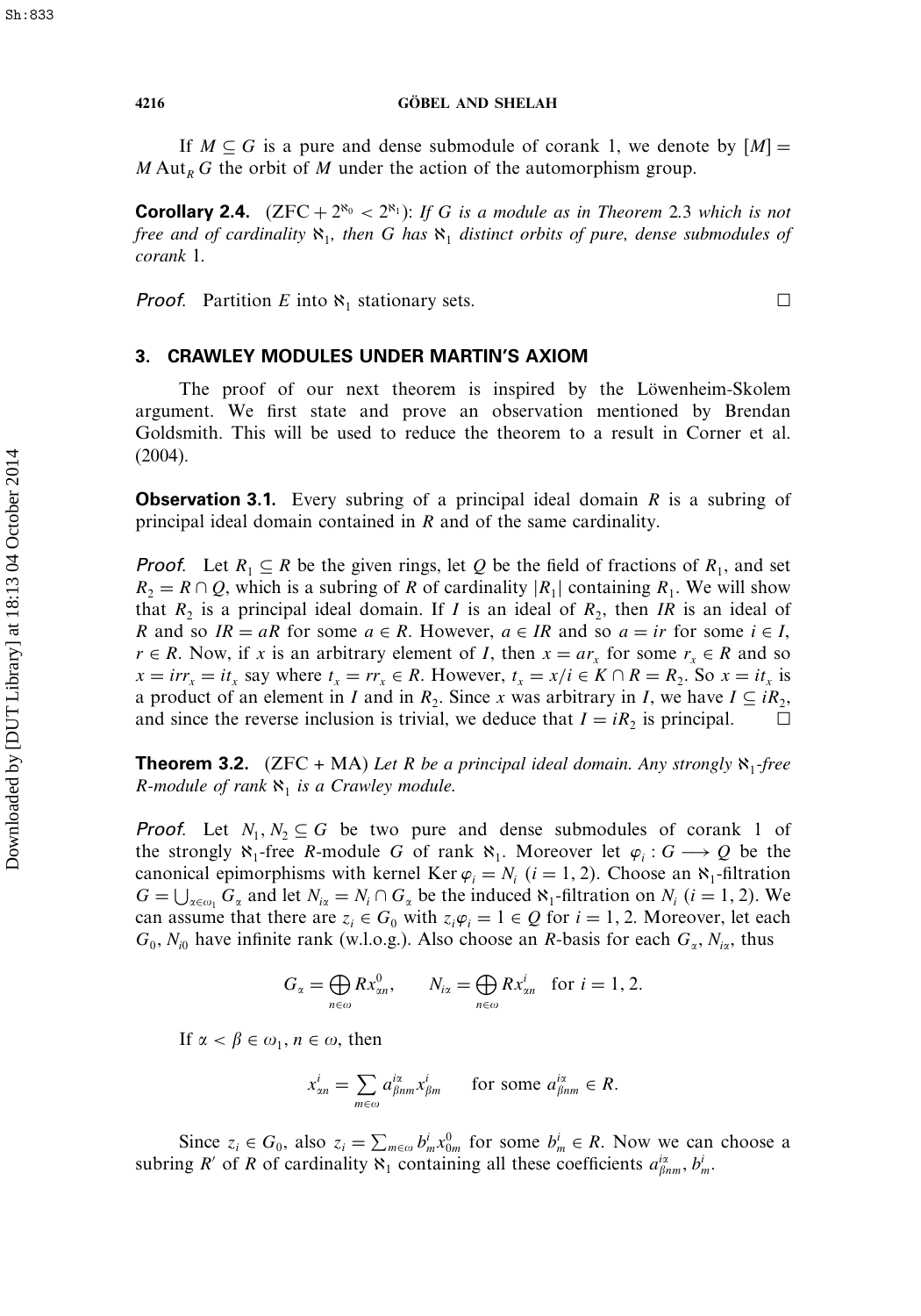### **ON CRAWLEY MODULES 4217**

Let

$$
G'_{\alpha} = \bigoplus_{n \in \omega} R' x_{\alpha n}^0, \qquad N'_{i\alpha} = \bigoplus_{n \in \omega} R' x_{\alpha n}^i \quad \text{for } i = 1, 2
$$

be the corresponding free R'-module. We have  $\aleph_1$ -filtrations  $G' = \bigcup_{\alpha \in \omega_1} G'_\alpha$  and  $N'_i$ be the corresponding free *R* -module. We have  $N_1$ -filtrations  $G' = \bigcup_{\alpha \in \omega_1} G'_\alpha$  and  $N'_i = \bigcup_{\alpha \in \omega_1} N'_{i\alpha}$ ; this uses that *R'* is sufficiently saturated! Moreover, passing from *G* to G' it is easy to see that also G' is a strongly  $\aleph_1$ -free R'-module. Also  $z_i \in G'_0$  and  $\varphi_i' = \varphi_i \upharpoonright G'$  is an R'-homomorphism  $G' \longrightarrow Q$ .

By another back and forth argument, using that  $\varphi_i : G \longrightarrow Q$  are epimorphisms (so enlarging R') we may assume that  $\varphi_i$  maps G' onto the quotient field  $Q'$  of R'. By Observation 3.1 we also assume that R' is a principal ideal domain. Thus  $G'/N_i' \cong Q'$  for  $i = 1, 2$ , and we can apply Theorem 1.3(ii). The *R'*-module *G'* is a Crawley R'-module and there is  $\Theta' \in \text{Aut}_{R'} G'$  with  $N'_1 \Theta' = N'_2$ .

Finally we extend  $\Theta'$  (uniquely) to  $\Theta \in \text{Aut}_R G$  such that  $N_1 \Theta = N_2$ :

There is a cub  $C \subseteq \omega_1$  such that  $\Theta'_\alpha = \Theta' \upharpoonright G'_\alpha \in \text{Aut}_{R'} G'_\alpha$  for all  $\alpha \in C$ ; moreover  $\Theta' = \bigcup_{\alpha \in C} \Theta'_{\alpha}$  and  $G' = \bigcup_{\alpha \in C} G'_{\alpha}$ . These R'-automorphisms  $\Theta'_{\alpha}$  act on the free R'-module  $G'_\alpha = \bigoplus_{n \in \omega} R' x_{\alpha n}^0$ ; they extend naturally to R-automorphisms  $\Theta_\alpha$  of the free R-module  $G_{\alpha} = \bigoplus_{n \in \omega} R x_{\alpha n}^0$  by tensoring with R. Clearly  $\Theta = \bigcup_{\alpha \in C} \Theta_{\alpha}$  and  $N_1\Theta = N_2.$ 

(This also shows that G is  $\aleph_1$ -presented, i.e., it can be expressed as the quotient o free R-modules of rank  $\aleph$ .) of two free *R*-modules of rank  $\aleph_1$ .)

If R is a principal ideal domain with quotient field  $Q$  countably generated over R, then there is a multiplicatively closed subset S of R\{0} such that  $S^{-1}R =$ Q. We may assume that  $1 \in S$  and choose an enumeration  $\{s_i : i \in \omega\} = S$  with  $s_0 = 1$ . Moreover  $q_n = \prod_{i \leq n} s_i$ . In particular  $0 = \bigcap_{i \in \omega} Rq_i$ , so R is an S-ring; see Göbel and Trlifaj (2004), also Corner and Göbel (1985). Examples are the principal ideal domains of p-adic integers  $J_p$  with  $\mathbb{S} = \{p^n : n \in \omega\}$  and counter examples are polynomial rings  $\mathbb{Z}[X]$  over  $\mathbb Z$  in sets X of uncountably many, commuting variables. If R is such an S-ring, then we can construct Griffith's strongly  $\aleph_1$ -free R-module of rank  $\aleph_1$ : Let  $F = \bigoplus_{i \in \omega_1} Re_i$  be the free R-module of rank  $\aleph_1$  and  $\widehat{F}$  its S-adic completion; note that the S-topology on F is Hausdorff by the above. Let  $E \subseteq \omega_1$ be a stationary subset of limit ordinals and choose for any limit ordinal  $\delta \in \omega_1$  a ladder, i.e., a strictly increasing sequence of successor ordinals  $\delta_n$  ( $n \in \omega$ ) with limit  $\delta$ . We consider the elements

$$
v_{\delta}^k = \sum_{n \ge k} (q_n q_k^{-1}) e_{\delta_n} \in \widehat{F}
$$

and let

$$
G = \langle F, R v_{\delta}^k : \delta \in E, k \in \omega \rangle
$$

which is a pure submodule of  $\widehat{F} \cap \prod_{i \in \omega_1} Re_i$ . It is easy to check, that G is strongly  $\aleph_1$ -free with  $\Gamma$ -invariant  $\Gamma(E) \neq 0$ , hence not free. Thus the next corollary follows from Theorem 3.2.